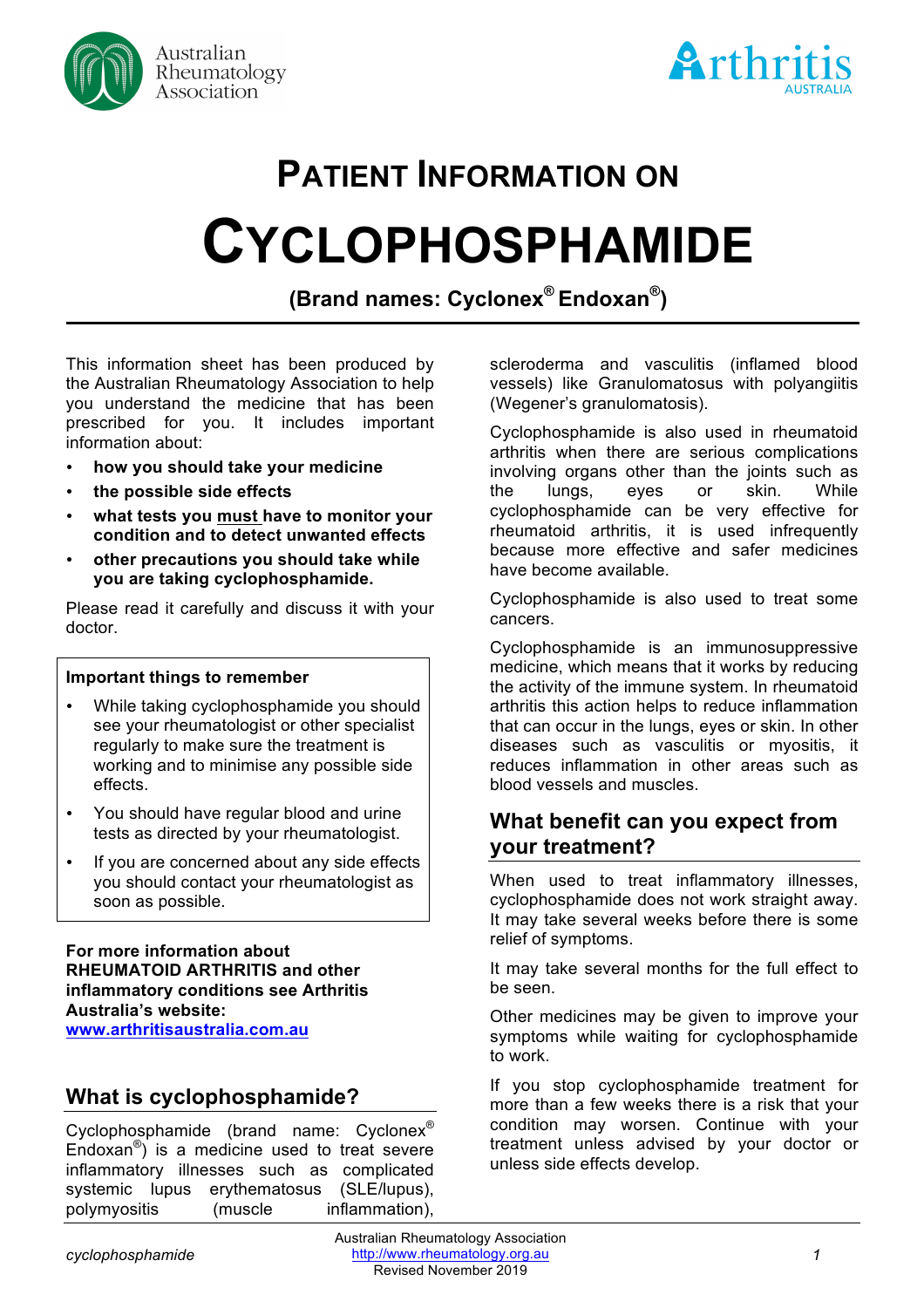## **How is cyclophosphamide taken?**

Cyclophosphamide can be taken by mouth as tablets or it can be given via a vein as an infusion. For long-term treatment it is normally taken in tablet form. There is only one strength of the tablet (50mg) available in Australia.

#### *What is the dosage and when should it be taken?*

The dose depends on the disease being treated and on the person's weight.

The oral (tablet form) dose is usually 75mg to 200mg per day. If you need to take a dose requiring half a tablet (e.g. 75mg), it is important not to break the tablets. An alternative way of taking your dose is to take 1 tablet one day and 2 tablets the next day and continue to alternate.

Cyclophosphamide can inflame the lining of the bladder so it is important to drink plenty of fluid to 'flush out the bladder'. Eight to 10 glasses of water a day is recommended.

The tablets should be taken in the morning and should not be taken before going to bed.

Tablets should be taken whole - do not break, crush or chew the tablets.

#### *Can other medicines be taken with cyclophosphamide?*

Cyclophosphamide may be used with other arthritis medicines, including:

- steroid medicines such as prednisolone or cortisone injections into the joint
- simple pain medicines such as paracetamol.

There are separate information sheets for the medicines mentioned above.

## **Are there any side effects?**

You might experience side effects with your treatment. Tell your doctor if you are concerned about possible side effects.

A reduction in dose may minimise side effects so that you can continue to take this treatment. Your doctor will advise on any dose changes that are necessary.

#### *Most common possible side effects*

• Many people experience *nausea (feeling sick) and vomiting*. These effects may be worse with the tablets compared with the injection. Antinausea tablets can be used if needed.

- *Hair thinning* can occur. This is not permanent and hair will grow back when the medicine is stopped.
- Other common side effects include *mouth ulcers* and *skin rash*.

#### *Less common and rare possible side effects*

• *Blood counts*: Cyclophosphamide rarely causes a drop in the number of white blood cells, which are needed to fight infection. It can also cause a drop in the number of platelets, which help stop bleeding.

Regular blood tests aim to pick these problems up early when they occur. However, if you develop a sore mouth, mouth ulcers, easy bruising, nosebleeds, bleeding gums, breathlessness, infection or fever; tell your doctor straight away.

- Infections: There is a slight increased risk of developing some infections, especially Herpes zoster (chicken pox and shingles). You should try to avoid contact with people who have these infections. If you have an infection or persistent fever, tell your doctor straight away.
- *Bladder inflammation:* This medication can inflame the lining of the bladder. If you notice blood in your urine (pinkish coloured urine), tell your doctor straight away.
- *Cancers*: There is an increased risk of developing bladder cancer with cyclophosphamide even many years later. You will therefore be asked to have regular urine tests even after your treatment is stopped. There may also be an increased risk of other cancers such as skin (see *Precautions*) and lymph gland tumours.
- *Fertility:* Cyclophosphamide can reduce fertility in both men and women. This occurs more often in people of later child bearing age or those taking high doses for long periods of time. Your doctor will discuss this with you before you start taking cyclophosphamide. Precautions such as storage of sperm or eggs may be considered.

## **What precautions are necessary?**

#### *Urine tests*

• Regular urine tests are required to monitor the effect on the bladder. Ths is recommended even after cyclophosphamide is ceased.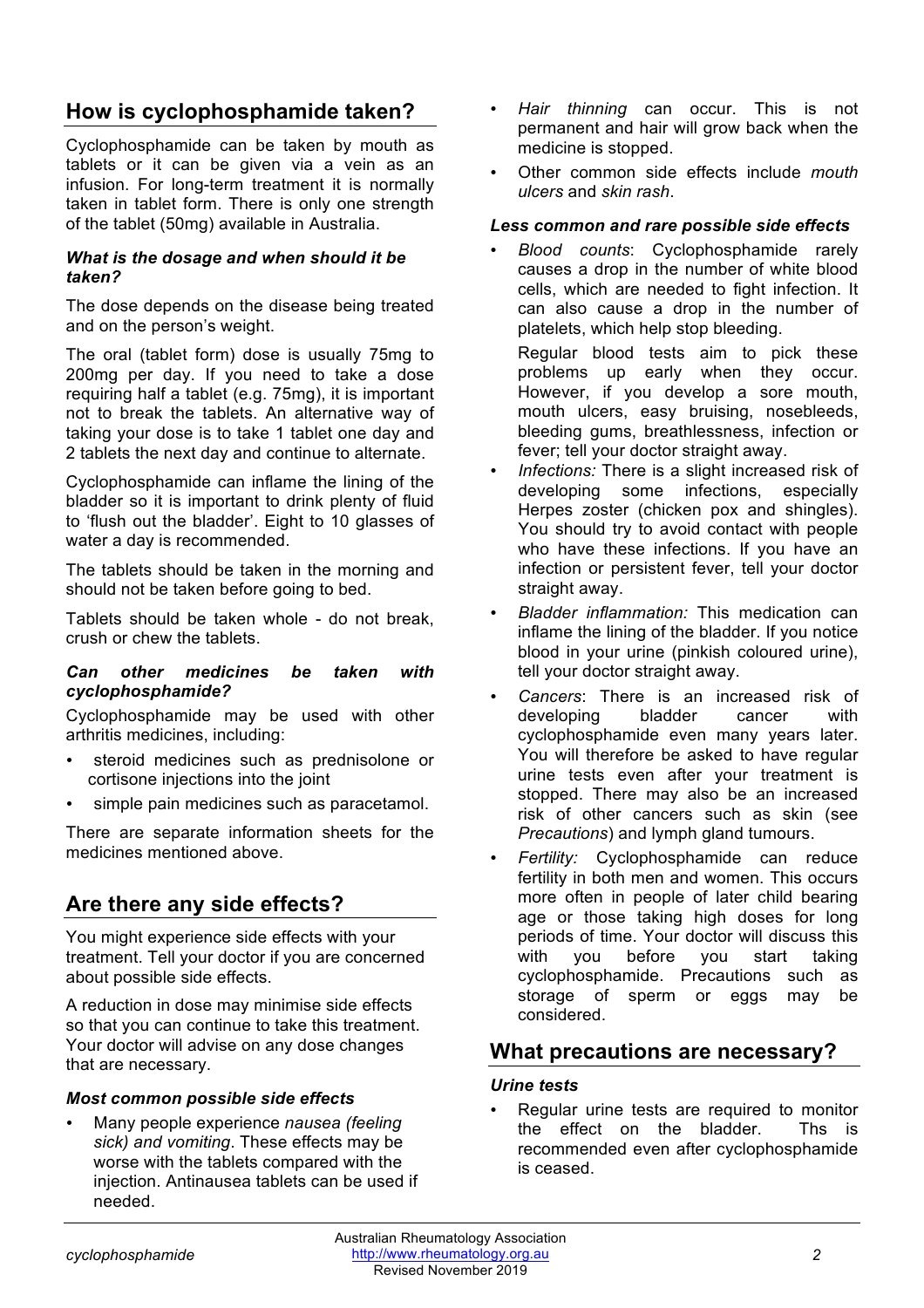#### *Blood tests*

- Since your white blood cells and platelets may be affected by cyclophosphamide, you **must** have regular blood tests during your treatment. This is very important, as you may not get symptoms of these problems.
- As well as monitoring for side effects, blood tests help to monitor your condition to determine if the treatment is effective.
- You will need to have full blood tests every 2 to 4 weeks for the first few months of treatment and then every 1 to 3 months after that.
- Your general practitioner will be informed about the schedule for your blood tests. It is important to see your general practitioner if you have been asked to do so as they have an important role to play in monitoring your condition.

#### *Use with other medicines*

- Cyclophosphamide can interact with other medicines. You should tell your doctor (including your general practitioner, rheumatologist and others) about all medicines you are taking or plan to take. This includes over the counter or herbal/naturopathic medicines. You should also mention your treatment when you see other health professionals.
- Cyclophosphamide *should be used carefully* if taken at the same time as:
	- − anti-epileptic medicines such as carbamazepine and phenytoin
	- heart and blood pressure medicines such as verapamil and diltiazem
	- − anti-fungal treatments such as ketoconazole, voriconazole and posiconazole
	- anti- HIV ( AIDS) medicines such as efavirenz, ritonavir, nevirapine, tipranavir, atazanavir and saquinavir
	- − other antibiotics such as rifampacin, ciprofloxacin, clarithromycin, erythromycin and norfloxacin
	- − warfarin (used to thin the blood).
- If you are taking cyclophosphamide you should not take St John's wort. This is an ingredient in some complementary medicines recommended for depression, which you can buy without a prescription.
- You should avoid eating grapefruit or drinking grapefruit juice while taking this medicine as it can affect the level of cyclophosphamide in the body.
- If you are on cyclophosphamide it is recommended that you are not immunised with 'live' vaccines such as Zostavax (Herpes zoster), Chicken Pos vaccine, MMR (measles, mumps and rubella), OPV (oral polio virus) or yellow fever. Talk to your doctor before receiving any vaccines.

#### *Use in pregnancy and breastfeeding*

- Cyclophosphamide should not be taken during pregnancy or while breastfeeding. If you are a woman of child bearing age you should use effective contraception throughout your treatment and for 6 months after stopping the treatment.
- Men taking cyclophosphamide should also use effective contraception.
- If you are planning a family or if you become pregnant while taking cyclophosphamide, you should discuss this with your doctor as soon as possible.
- Some women taking cyclophosphamide may stop having periods, but they can still become pregnant. You must use effective contraception while taking this medicine. \
- More detailed information is available at https://rheumatology.org.au/gps/documents/ ARAPregnancyPrescribingGuidanceupdateA pr19.pdf

#### *Skin checks*

When taking cyclophosphamide it is important to use a sunscreen and avoid prolonged sun exposure. A yearly skin check is recommended to monitor for skin cancers.

## **How to store cyclophosphamide**

- Store cyclophosphamide tablets at room temperature, away from heat, moisture and light (e.g. not in the bathroom).
- Keep all medicines out of reach of children.